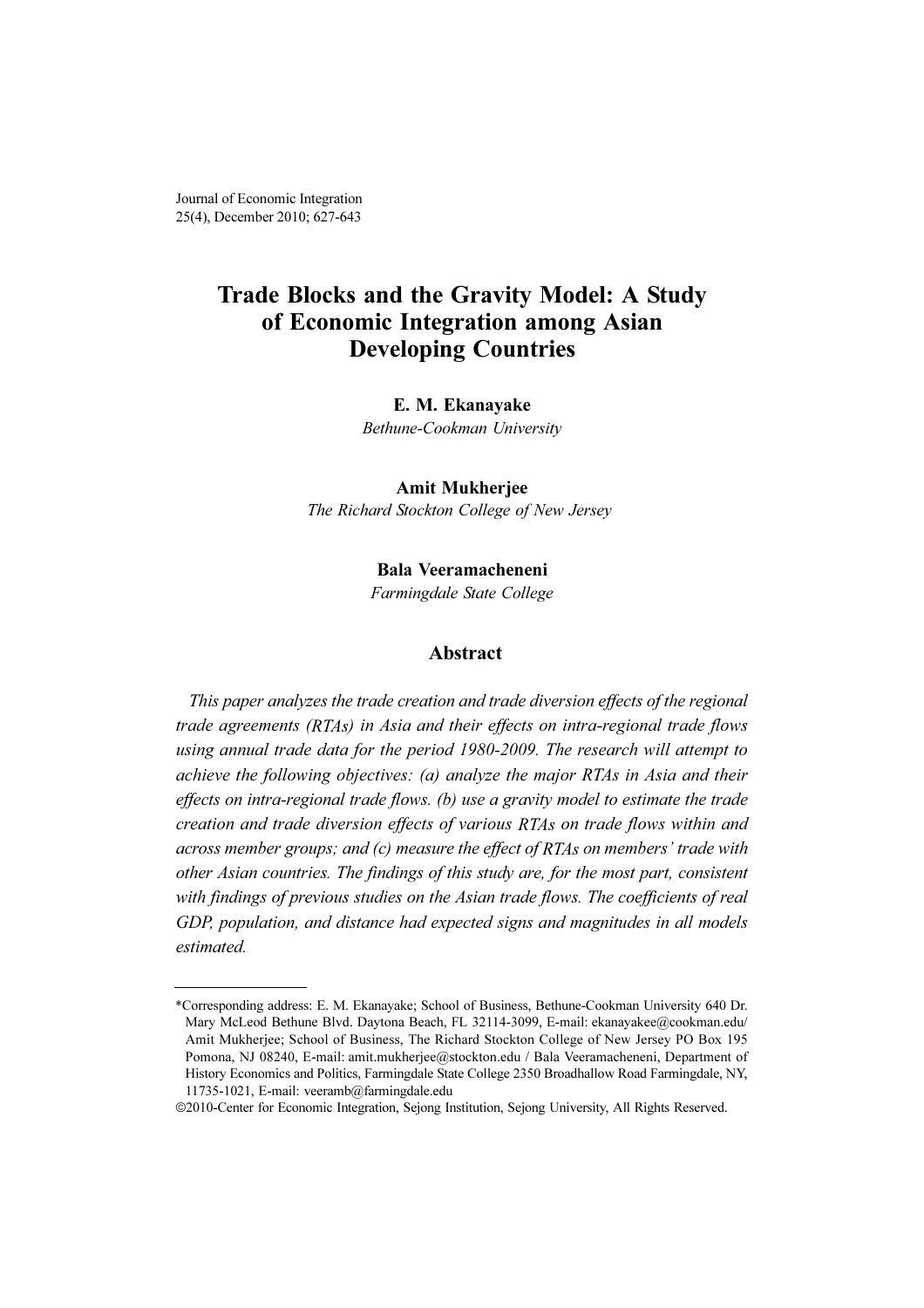- *•* JEL Classification: F14 and F15
- *•* Keywords: Trade Blocks, Gravity Model, Intra-Regional Trade, Asia.

### I. Introduction

The number of regional trading arrangements (RTAs) or preferential trading agreements (RTAs) have grown dramatically since the early 1990s. By the end of 2009, there were over 220 agreements in force that had been notified to the World Trade Organization (WTO), and an additional 70 are estimated to be operational although not yet notified. According to the WTO, if RTAs reportedly planned or already under negotiation are concluded, the total number of RTAs in force might well approach 300.

Theoretical work on RTAs has always highlighted that while the merchandise trade provisions of RTAs can boost trade among member countries, it is at the expense of trade among non-members. Therefore, whether it benefits a country to join a RTA depends on the cost structures in partner countries, compared with the cost structures in non-members. Viner (1950) recognized that the trade induced by a preferential trading agreement was of two types, which he called trade creation and trade diversion. Trade creation is the substitution in the importing country of a lower cost source of supply within the area for a more costly source and is, therefore, beneficial to the member countries and the world as a whole. In contrast, trade diversion is the substitution of a more costly source of supply within the area for a less costly source outside the area.

Many studies have investigated whether regional trade blocs raise the economic welfare of the integrating partners and the excluded countries. While all of these studies argue that trade creation and diversion are important in understanding which and how RTAs form, the effects of RTA formation are typically ambiguous, since the relative size of trade creation and diversion is in general indeterminate. The welfare effects of RTA formation and the size of trade creation and diversion are an empirical issue. We analyze empirically the trade creation or diversion effects of major RTAs in Asia. The paper uses a gravity model augmented with several sets of dummy variables to estimate the effect of various RTAs on trade flows within and across membership groupings in Asia as well as the effect of RTAs on members' trade with other Asian countries. Some researches have argued that although gravity models have been very frequently used in modeling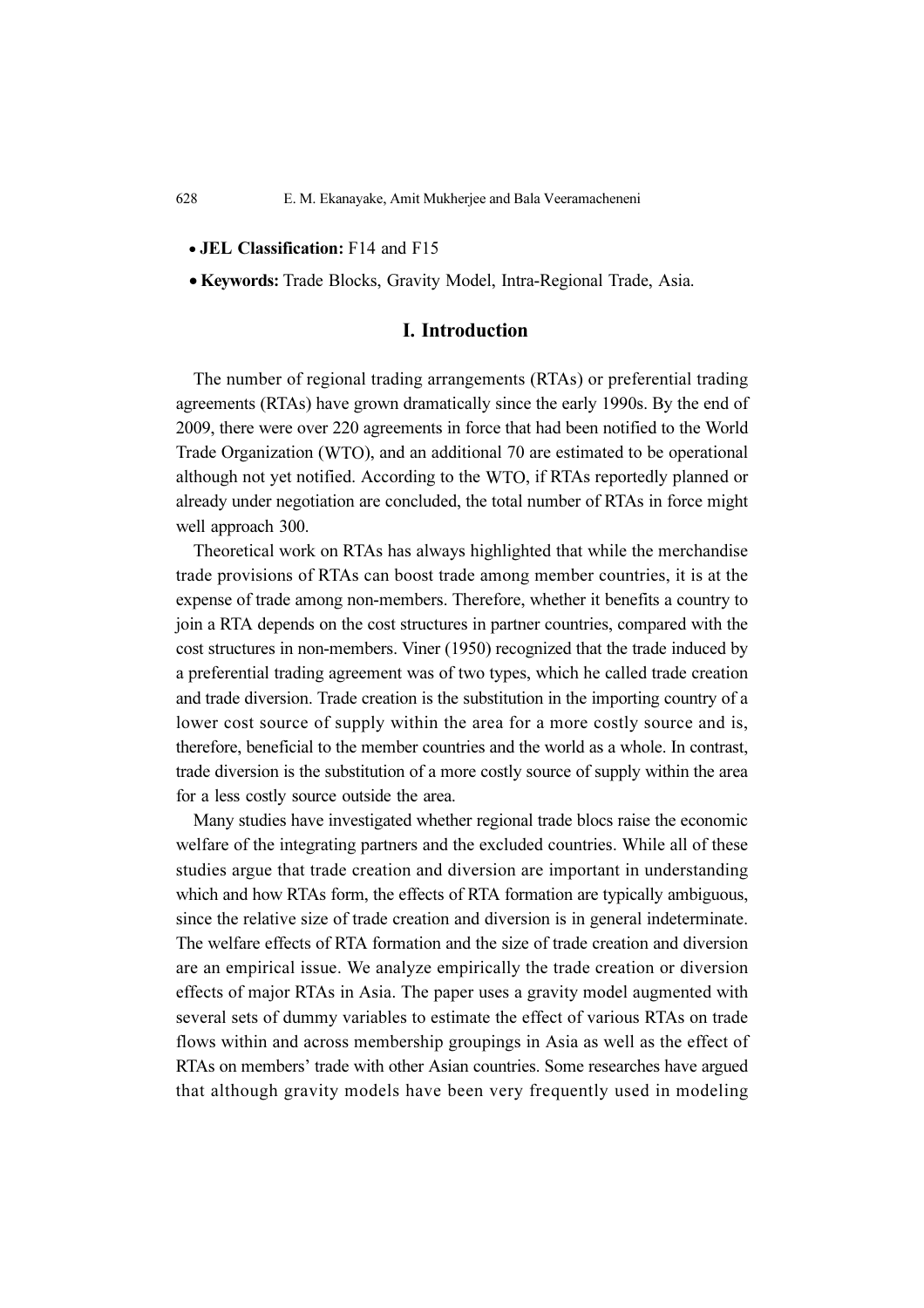Table 1. Regional Trade Agreements in Asia

| Agreement                                                           | <b>Member Countries</b>                                                                                                            | <b>Status</b>                                                                                                                                                                                                                                                      |
|---------------------------------------------------------------------|------------------------------------------------------------------------------------------------------------------------------------|--------------------------------------------------------------------------------------------------------------------------------------------------------------------------------------------------------------------------------------------------------------------|
| Association<br>of Southeast<br><b>Asian Nations</b><br>(ASEAN)      | Brunei-Darussalam,<br>Cambodia, China, Indonesia,<br>Laos, Malaysia, Myanmar,<br>Philippines, Singapore,<br>Thailand, and Viet Nam | ASEAN was formed in 1967 by<br>Indonesia, Malaysia, the Philippines,<br>Singapore, and Thailand. Brunei-Darus-<br>salam joined in 1984, Vietnam in 1995,<br>Myanmar and Lao People's Democratic<br>Republic (PDR) in 1997, Cambodia in<br>1999, and China in 2004. |
| Bangkok<br>Agreement<br>(BA)                                        | Bangladesh, China, Laos,<br>India, Republic of Korea,<br>and Sri Lanka                                                             | The Bangkok Agreement, signed in 1975,<br>is a preferential tariff arrangement that<br>promotes intra-regional trade through<br>exchange of mutually agreed concessions<br>by member countries. Membership was<br>extended to China in 2002.                       |
| Economic<br>Cooperation<br>Organization<br>(ECO)                    | Afghanistan, Azerbaijan,<br>Iran, Kazakhstan,<br>Kyrgyz Republic, Pakistan,<br>Tajikistan, Turkey,<br>Turkmenistan, and Uzbekistan | ECO was established in 1985 by Iran,<br>Pakistan and Turkey for the purpose of<br>promoting economic, technical and<br>cultural cooperation among the Member<br>States. Membership was extended to the<br>other seven members in 1992.                             |
| South Asia<br>Association<br>for Regional<br>Cooperation<br>(SAARC) | Bangladesh, India,<br>Pakistan, Maldives,<br>Nepal and Sri Lanka                                                                   | SAARC was established in 1985 by<br>Bangladesh, Bhutan, India, Maldives, Nepal,<br>Pakistan and Sri Lanka. The<br>agreement on SAARC Preferential Trading<br>Arrangement (SAPTA) was signed in 1993.                                                               |

Source: World Trade Organization.

international trade flows, they have not yet been successfully used in capturing the trade creation and diversion effects of liberalization agreements.

Table 1 presents the major regional trade agreements in Asia and their current status. Of the four regional trade agreements, ASEAN is the oldest and largest agreement. In addition to these agreements, there are a several bilateral preferential trade agreements.

Table 2 shows the intra-block trade within the major regional trade agreements in Asia between 1970 and 2008. Even though intra-block trade of Asian RTAs increased between 1970 and 2008, they were not significant changes. They are quite low with the exception of ASEAN.

The degree of regional integration through trade in Asia has been rising fast over the last twenty years. However, in 2008, inter-regional trade share in Asia was much lower than the European Union's share of 67.1% and of 49.5% for the North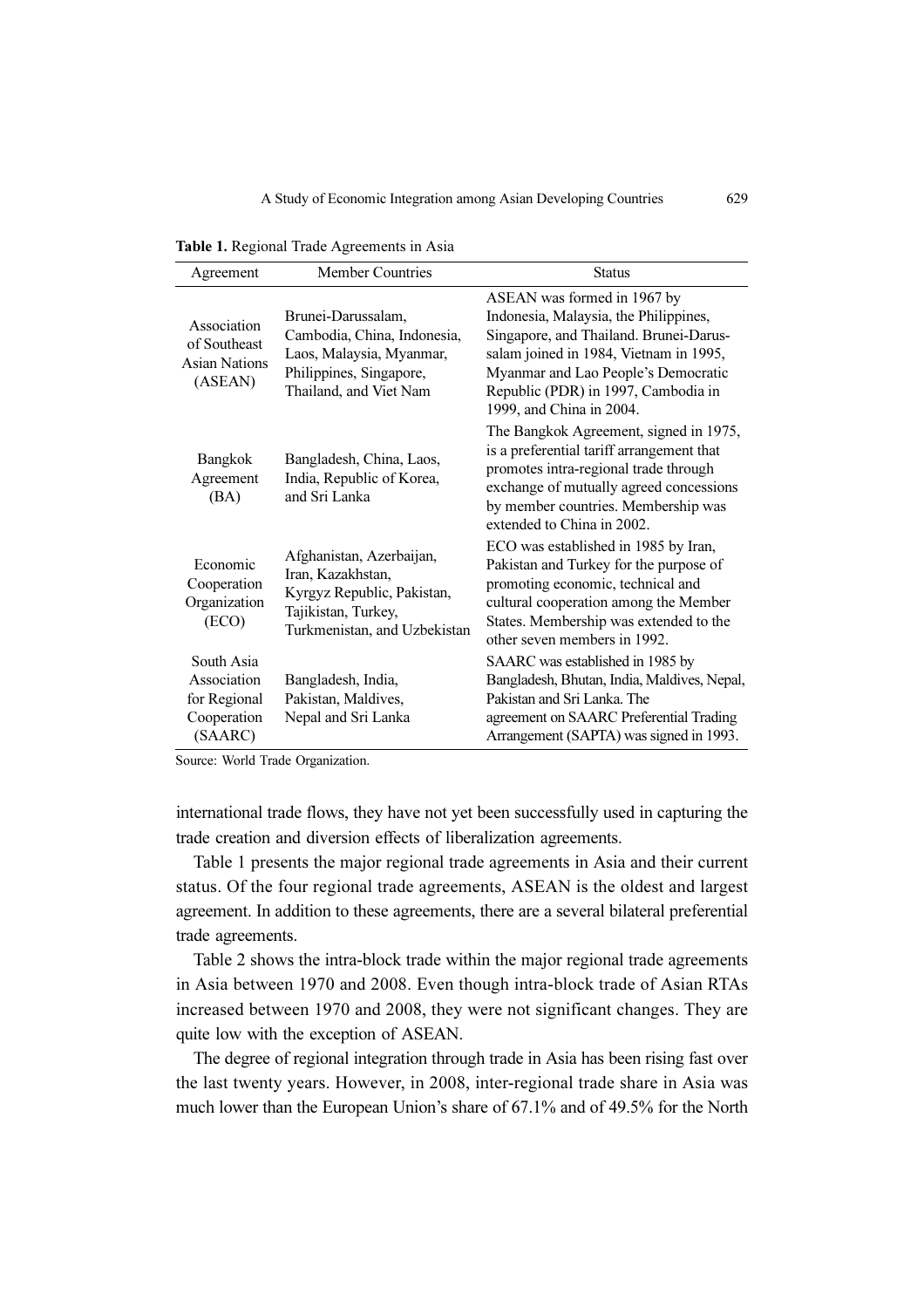| Year | <b>ASEAN</b> | <b>Bangkok Agreement</b> | ECO | <b>SAARC</b> |
|------|--------------|--------------------------|-----|--------------|
| 1970 | 22.4         | 2.8                      | 2.2 | 3.2          |
| 1971 | 24.1         | 2.3                      | 1.7 | 3.3          |
| 1972 | 21.0         | $3.0\,$                  | 1.7 | 5.1          |
| 1973 | 18.8         | 3.7                      | 2.5 | 6.3          |
| 1974 | 16.2         | 1.7                      | 4.5 | 4.2          |
| 1975 | 16.7         | 2.1                      | 4.0 | 4.7          |
| 1976 | 15.0         | 1.5                      | 3.7 | 4.0          |
| 1977 | 15.0         | $1.5\,$                  | 6.4 | 4.5          |
| 1978 | 15.9         | 1.7                      | 4.4 | 4.6          |
| 1979 | 17.1         | 1.7                      | 3.5 | 4.8          |
| 1980 | 17.3         | 1.7                      | 6.3 | 5.7          |
| 1981 | 17.7         | $1.8\,$                  | 5.2 | 5.9          |
| 1982 | 20.2         | 1.9                      | 7.1 | 4.9          |
| 1983 | 20.9         | 2.01                     | 0.1 | 4.1          |
| 1984 | 18.7         | 2.71                     | 0.2 | 5.1          |
| 1985 | 18.5         | 1.9                      | 9.9 | 4.9          |
| 1986 | 16.8         | 1.7                      | 5.2 | 4.5          |
| 1987 | 17.7         | 1.3                      | 6.3 | 4.4          |
| 1988 | 17.6         | 1.3                      | 4.8 | 4.2          |
| 1989 | 17.8         | 1.5                      | 3.7 | 3.9          |
| 1990 | 18.9         | 1.6                      | 3.2 | 3.5          |
| 1991 | 19.7         | 3.3                      | 3.2 | 3.7          |
| 1992 | 20.1         | 4.0                      | 5.2 | 4.2          |
| 1993 | 21.3         | 6.1                      | 7.2 | 3.8          |
| 1994 | 24.3         | 6.0                      | 7.4 | 4.1          |
| 1995 | 24.4         | 6.8                      | 7.9 | 4.7          |
| 1996 | 24.4         | 7.6                      | 7.1 | 4.6          |
| 1997 | 23.9         | 8.0                      | 7.5 | 4.5          |
| 1998 | 21.0         | $7.0\,$                  | 6.8 | 5.2          |
| 1999 | 21.7         | 7.3                      | 5.8 | 4.5          |
| 2000 | 23.0         | 8.0                      | 5.6 | 4.7          |
| 2001 | 22.3         | 8.6                      | 5.5 | 5.5          |
| 2002 | 22.7         | 9.3                      | 5.9 | 5.5          |
| 2003 | 24.71        | 0.1                      | 6.6 | 6.6          |
| 2004 | 24.91        | $1.0\,$                  | 6.6 | 6.5          |
| 2005 | 25.3         | 11.1                     | 7.6 | 6.7          |
| 2006 | 24.9         | 10.8                     | 8.4 | 6.4          |
| 2007 | 25.2         | 11.2                     | 9.0 | 6.5          |
| 2008 | 25.4         | 11.0                     | 8.3 | 6.3          |

Table 2. Intra-Block Trade in Asian RTAs, 1970-2008 (%)

Key:

ASEAN: Association of South-East Asian Nations

ECO: Economic Cooperation Organization

SAARC: South Asian Association for Regional CooperationSource: United Nations Conference on Trade and Development (UNCTAD), Handbook of Statistics 2009.Table 2. Intra-Block Trade in Asian RTAs, 1970-2008 (%)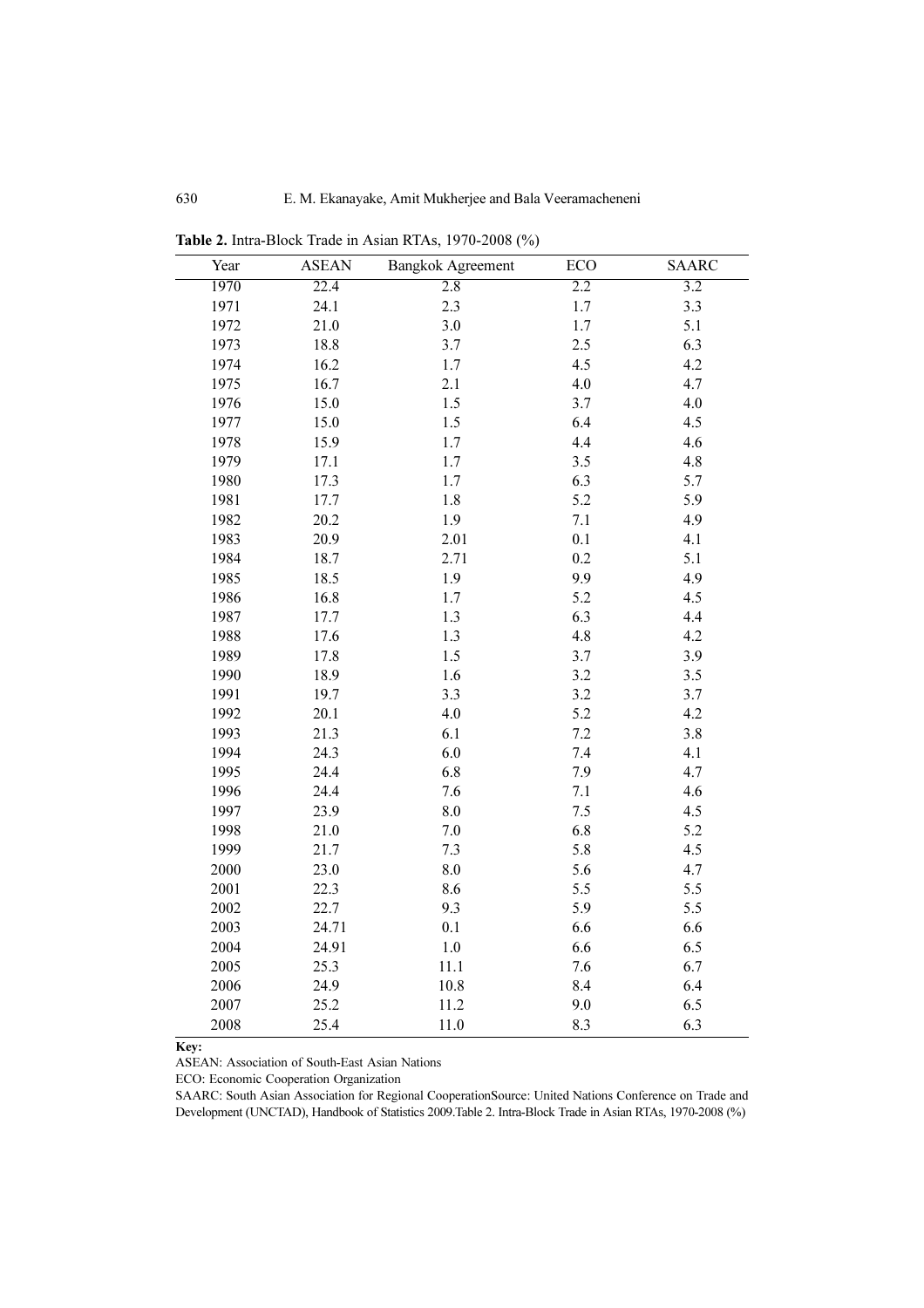American Free Trade Agreement (NAFTA). It is also interesting to note that there have not been any significant change in the intra-block trade after the given RTA was implemented. For example, when ECO and SAARC were established in 1985, there have not been any significant changes in trade share in the following year or two. Therefore, it is important to analyze the level of trade creation and trade diversion effects of the major RTAs in Asia. The specific objectives of this study are to: (a) analyze the major RTAs in Asia and their effects on intra-regional trade flows; (b) use a gravity model to estimate the trade creation and trade diversion effects of various RTAs on trade flows within and across member groups; and (c) measure the effect of RTAs on members' trade with other Asian countries.

The remainder of the paper is organized as follows: Section II provides a review of the existing literature on this topic. Section III gives a brief description of the methodology used and data sources. Section IV discusses our analysis and findings while Section V offers some conclusions.

#### II. Survey of Previous Studies

This section summarizes the previous studies that used gravity model to estimate the effects of regional trading agreements on trade flows among member and nonmember countries. For a more detailed literature review, the reader is directed to any of a number of surveys of various approaches to the study of RTAs, including Panagariya (1999, 2000), DeRosa (1998), Harrison, Rutherford and Tarr (2003), Robinson and Thierfelder (2002), Scollay and Gilbert (2000), and Lloyd and MacLaren (2004).

The popularity of the gravity model is relatively recent. It was used during the 1960s and 1970s to estimate trade flows but was criticized because it lacks a strong theoretical foundation. Tinbergen (1962), Poyhonen (1963), and Linneman (1966) provided initial specifications and estimates of the determinants of trade flows while Aitken (1973) applied it to RTAs. Anderson (1979) provided a rigorous economic justification, deriving a reduced-form gravity equation from a general equilibrium model incorporating the properties of expenditure systems. Bergstrand (1985) and Deardorff (1997) also provided partial theoretical foundations for the gravity equation, although none of the models generated exactly the same equation generally used in empirical work. Due to a revival of interest among economists in the interconnectedness of economics and geography, the gravity model has again become popular.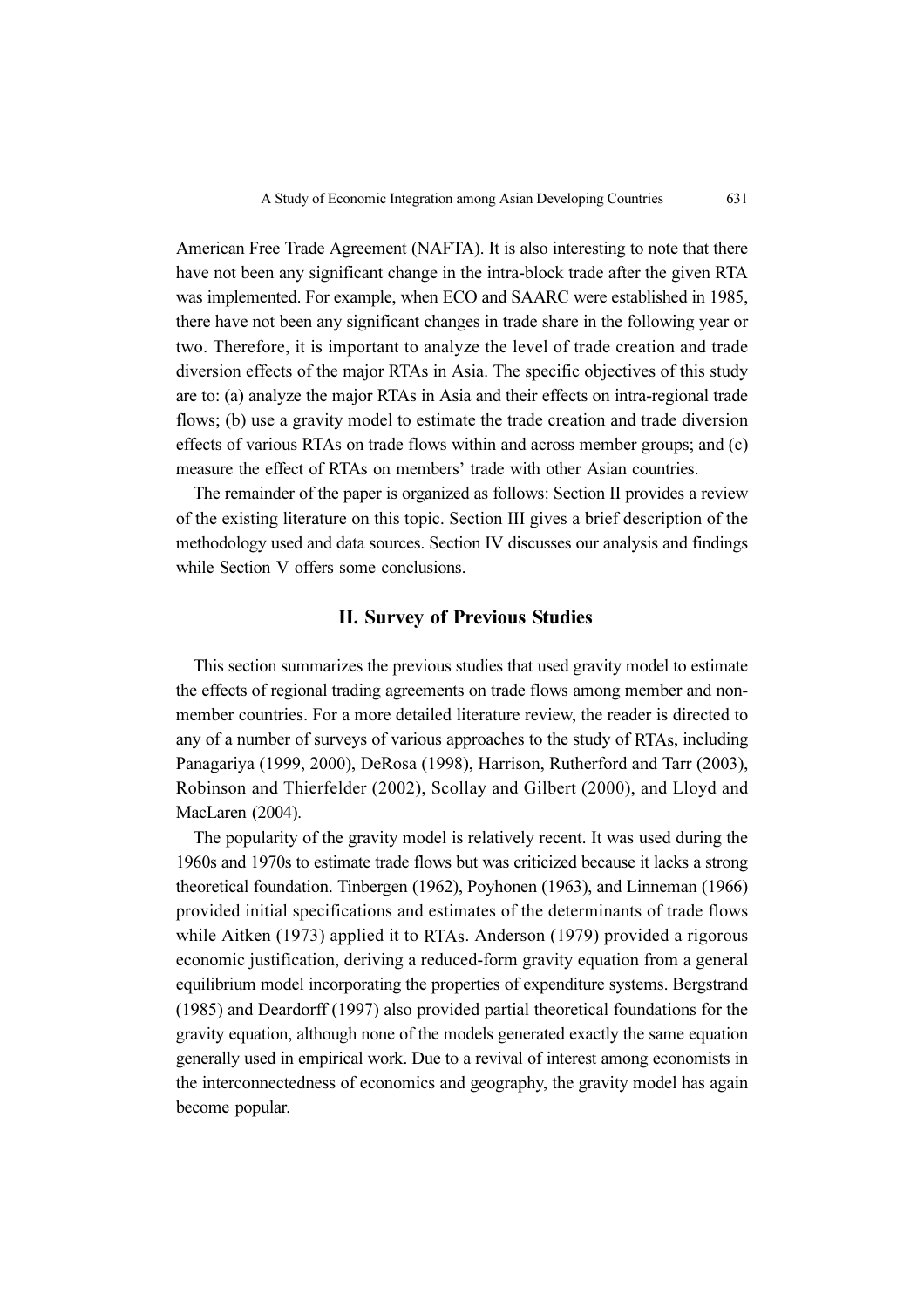Gravity models were first applied to international trade by Tinbergen (1962) and Pöyhönen (1963). Tinbergen developed the model to determine the normal or standard pattern of international trade that would prevail among 42 countries in the absence of trade barriers. Besides the standard GM, Tinbergen also estimated other models including dummy variables for trade agreements and the presence of a common border among trading countries.

Later, Leamer and Stern (1970) derived these relationships from a probability model of transactions, but none relied on standard trade theories. Several authors in search for a theoretical basis came up with models that are based on increasing returns. In particular, Anderson (1979) used Armington preferences in a model of homogenous goods to derive a role for transport costs.

Bergstrand (1985, 1989) developed this analysis further within the increasing returns framework. Later, Helpman (1981) and Helpman and Krugman (1985) integrated monopolistic competition into a Heckscher-Ohlin framework. More recently, Deardorff (1998) derived gravity equation from two cases of the Heckscher-Ohlin theory. These papers now provide the previously missing theoretical underpinnings for the gravity model. Consequently, Evenett and Keller (1998) showed how the data can be used to discriminate between the two alternative trade theories and thus found theoretical support for both in gravity models.

Based on the Helpman and Krugman (1985) model that successfully incorporates monopolistic competition of the increasing returns theory into a Heckscher-Ohlin framework, a number of empirical tests explaining bilateral trade flows have been performed (see for example, Balassa, 1986; Helpman, 1987; Balassa and Bauwens, 1987). Other authors used per capita income to express the level of economic development (Koo and Karamera, 1991; Carrillo and Li, 2002). Models that include population are often referred to as augmented gravity models (Cheng and Wall, 2004). Other variables that are commonly used in gravity models are dummy variables to control for cultural similarity among trade partners, such as language or historical relationships such as colonialism. Growing empirical literature finds that historical linkages are important determinants of international trade flows (see Frankel, Stein and Wei, 1995; Frankel, 1997; and Eichengreen and Inrwin, 1998). Lagged bilateral trade flows are significant in determining current trade in a large cross-section of countries, after controlling for income and distance.

Trade statistics confirm that the magnitude of intra-trade within the following three regional groupings, namely, the European Union, Asia-Pacific and North America, has been disproportionately high. One plausible explanation behind this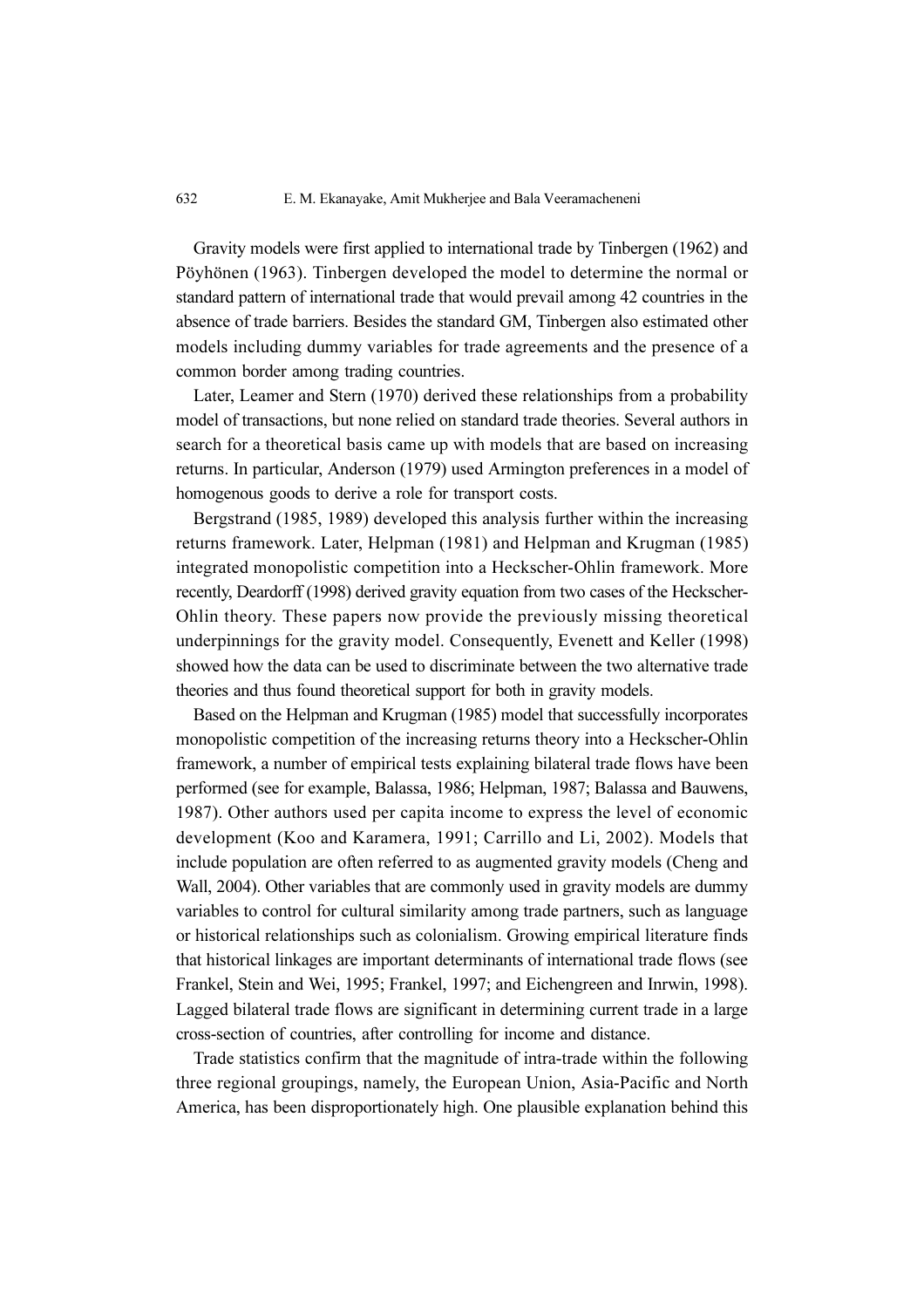apparent bias towards intra-regional trade in these three country groups is geographical proximity among the countries. The immediate consequence of geographical proximity is reduction in transport costs, short delivery time, less interest payments on export credits and low spoilage. Both Krugman (1991) and Summers (1991) have opined that the disproportionate intra-trade in above-named three country groups is largely due to proximity, and the other traits associated with proximity. They are wedded to the concept that proximity promotes trade. Krugman (1991) goes further and argues that the three trading blocs are welfare enhancing natural groupings. This naturally means that there are some "unnatural" trade groupings where partners do not have proximity but are far apart. He provided the example of a trading arrangement between the United Kingdom and the members the Commonwealth as an "unnatural" trading arrangement. The argument supporting this hypothesis is that due to less or no distance between trading partners, intra-continental RTAs are likely to be more trade creating than trade diverting.

Frankel and Wei (1997) provide an extensive examination of possible RTAs in Asia-Pacific. They also considered a sequence of "nested country groupings" in Asia, like ASEAN, East Asia, and South Asia and the whole of Asia. In their gravity model exercise, they measured the log of distance between two major cities-usually the capital cities-of the respective countries for their empirical model. They also added a dummy "adjacent" variable to indicate when two countries shared a common border. In another similar study, Frankel, Stein, and Wei (1994) tried to test with a more thorough measure of distance that took into account land and sea routes. The results of both the studies tended to be similar. Frankel and Wei (1997) took GNP in product form because it is empirically well established in bilateral trade regressions and can be justified by the modern theory of trade under imperfect competition. Countries *a priori* choose larger countries to trade with because they offer greater variety of goods to choose from than smaller countries. Also common language tends to facilitate trade by enhancing exporters' and importers' understanding of each others' cultures, commercial and legal systems, which have a great deal of influence on trade. To capture these effects Frankel and Wei (1997) included dummy variables that took the value of one if the country pair in question had a favorable impact on trade due to these effects, and zero if they did not.

The inferences of Frankel and Wei (1997) may be summarized as follows. As posited by the gravity model, geography matters. Distance has an economically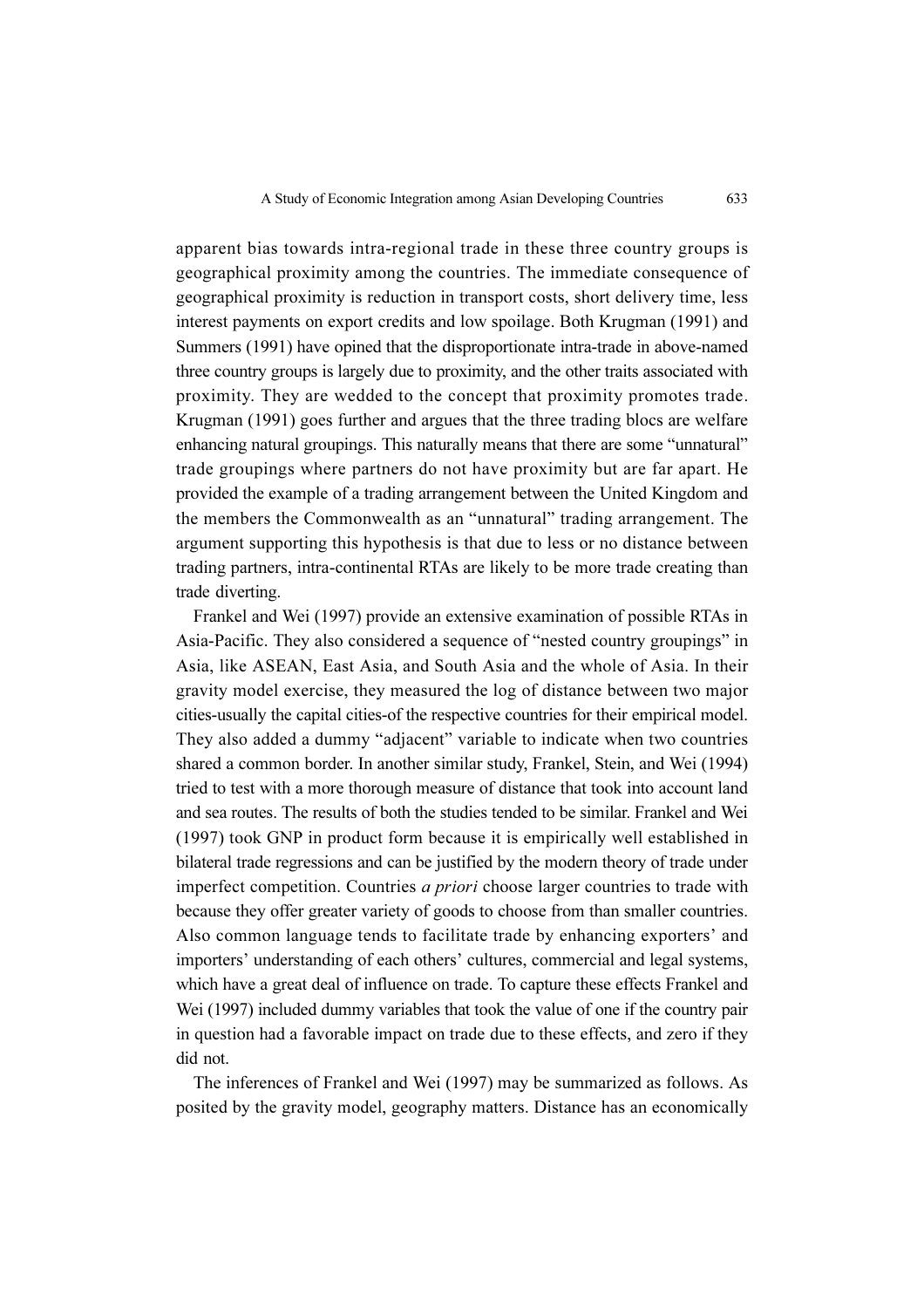and statistically large effect on trade. As distance increased by 1%, trade declined by 0.5%. The "adjacency" dummy showed that two countries with a common land border have a larger volume of trade than two otherwise identical countries. Another important conclusion was that common language or past colonial connections facilitated trade; it brought in 50% more trade than otherwise.

Thus, using gravity model they reached two vitally important conclusions. First, East and Southeast Asian economies clearly show certain inward bias among themselves. Second, even after controlling for a special Asia effect, East and Southeast Asian economies as a group appear to trade more among themselves than one would expect based on their economic and geographic characteristics. Adding the Hong Kong and Singapore dummies does not change the qualitative feature of the picture.

## III. Methodology and Data

This study uses an augmented gravity model to analyze the trade flows in Asia. Gravity models were introduced to economic theory in the 1960s. Linneman's (1966) seminal study applied a gravity model to analyze the factors that explain trade for a sample of 80 countries. Gravity models have been augmented with variables representing factors that could either facilitate or impede trade.

This article follows numerous authors and specifies the following gravity equation which controls for the basic determinants of international trade. Since the literature on standard gravity models are well known, this study does not discuss the theoretical foundation of gravity models. Following Athukorala and Yamashita (2006) and Kabir and Salim (2010), our specification of the gravity model is:

$$
\ln X_{ij} = \beta_0 + \beta_1 \ln GDP_i + \beta_2 \ln GDP_j + \beta_3 \ln POP_i + \beta_4 \ln POP_j + \beta_5 \ln Dist_{ij}
$$
  
+  $\beta_6 \ln REF_{ij} + \beta_7 SIM_{ij} + \beta_8 B order_{ij} + \beta_9 Language_{ij}$  (1)  
+  $\beta_{10} Colony_{ij} + \beta_{11} RTA(I) + \beta_{12} RTA(O) + \beta_{13} BTA + \beta_{14} ASEN$   
+  $\beta_{15} BA + \beta_{17} SAARC + \beta_{18} T + u_{ij}$ 

where  $X_{ij}$  is the exports from country *i* to country *j*;  $GDP_i$  is the real gross domestic product of country  $i$ ;  $GDP<sub>j</sub>$  is the real gross domestic product of country j; POP<sub>i</sub> is the population of country i, POP<sub>i</sub> is the population of country j; Dist<sub>ij</sub> is the geographical or economic distance between the two countries;  $RFE_{ij}$  is the relative factor endowment between country *i* and country *j*;  $SIM_{ij}$  is the similarity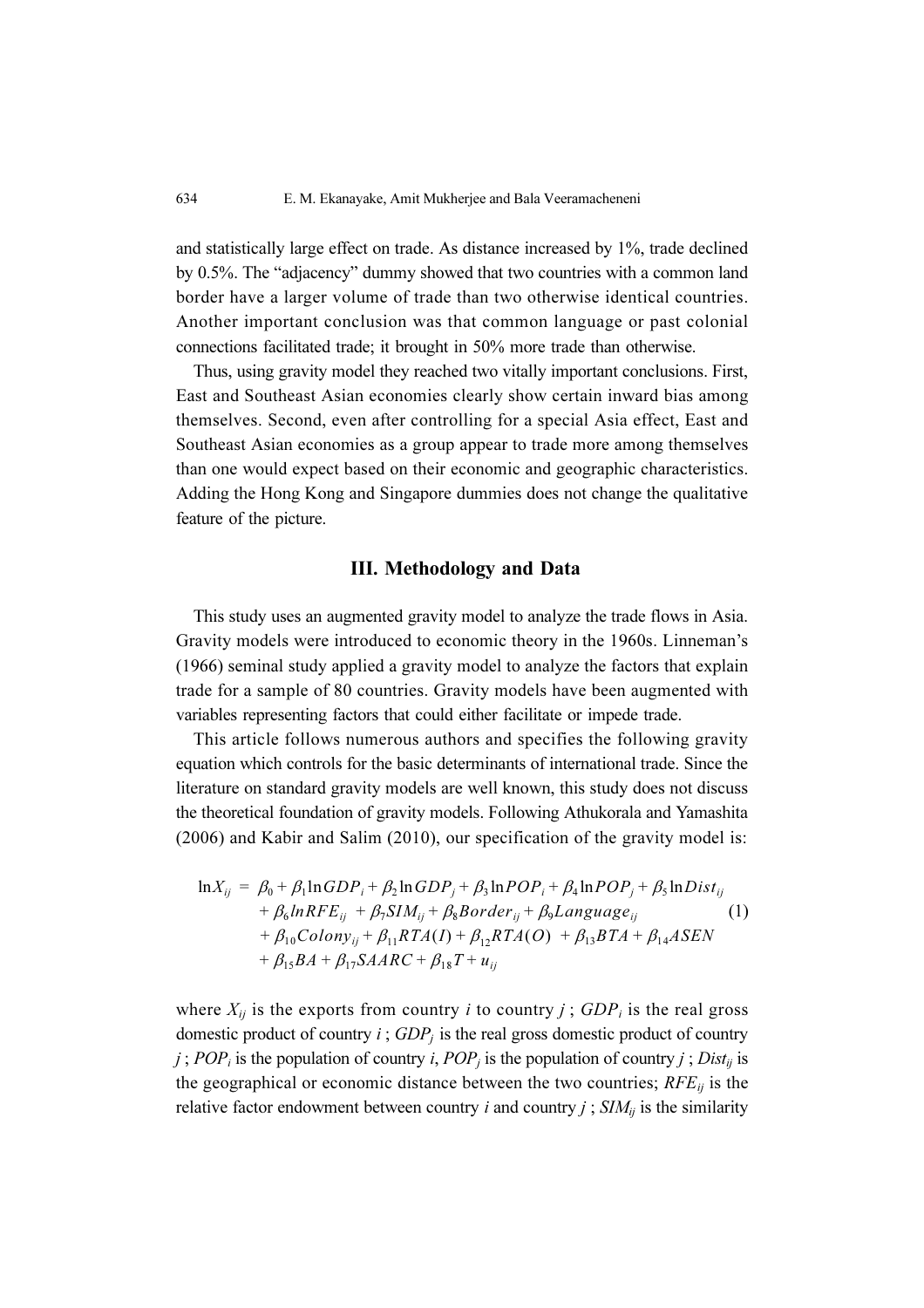index; Border is a dummy variable which takes the value 1 if the two countries share a contiguous border and zero otherwise; *Language* is a dummy variable which takes the value 1 if the two countries share a common language and zero otherwise; Colony is a dummy variable that equals 1 if the exporting country is a former colony of importing country or if the two countries share a common colonial linkage and zero otherwise;  $RTA(I)$  is a binary variable which is unity if two countries belong to the same regional trade agreement and zero otherwise;  $RTA(O)$  is a binary variable which is unity if country *i* belong to a regional trade agreement and country  $j$  does not, or vice versa and zero otherwise;  $BTA$  is a dummy variables that equals 1 if country  $i$  and country  $j$  has a bilateral trade agreement and zero otherwise; ASEAN is a dummy variable which is unity if the country is a member of the Association of Southeast Asian Nations and zero otherwise; BA is a dummy variable which is unity if the country is a member of the Bangkok Agreement and zero otherwise; ECO is a dummy variable which is unity if the country is a member of the Economic Cooperation Organization and zero otherwise; SAARC is a dummy variable which is unity if the country is a member of the South Asia Association for Regional Cooperation and zero otherwise;  $T$  is a set of dummy variables to capture year-specific "fixed" effects; and  $u_{ij}$  is a normally distributed error term. Thus, the dummy  $RTA(I)$  measures the degree of trade-creation effects of the regional trade agreement between members, while the dummy  $RTA(O)$  captures the degree of trade-diverting effects between members and nonmembers, compared to the "normal" bilateral trade flows.

According to Frankel (1993), real GDP is included to capture the factors associated with the level of economic development. It also captures the productive capacity of the exporting country and the purchasing power of the importing country. The coefficients of the real GDP variables are expected to be positive.

Population variables represent the size of the countries and are expected to have positive signs. According to Venables (1987) and Krugman (1980), the larger countries are better able to absorb imports than smaller countries and are better able to experience economies of scale and thus develop a comparative advantage in their export industries than are smaller countries.

The coefficient of the distance variable  $(Dist_{ij})$  is expected to be negative. This is a proxy for transportation costs and time, access to market information, access to markets, and other factors that make it difficult for nations to engage in trade. The anticipated sign on all ten dummy variables is positive, reflecting the idea that proximity, common language, historical links, and regional trading agreements are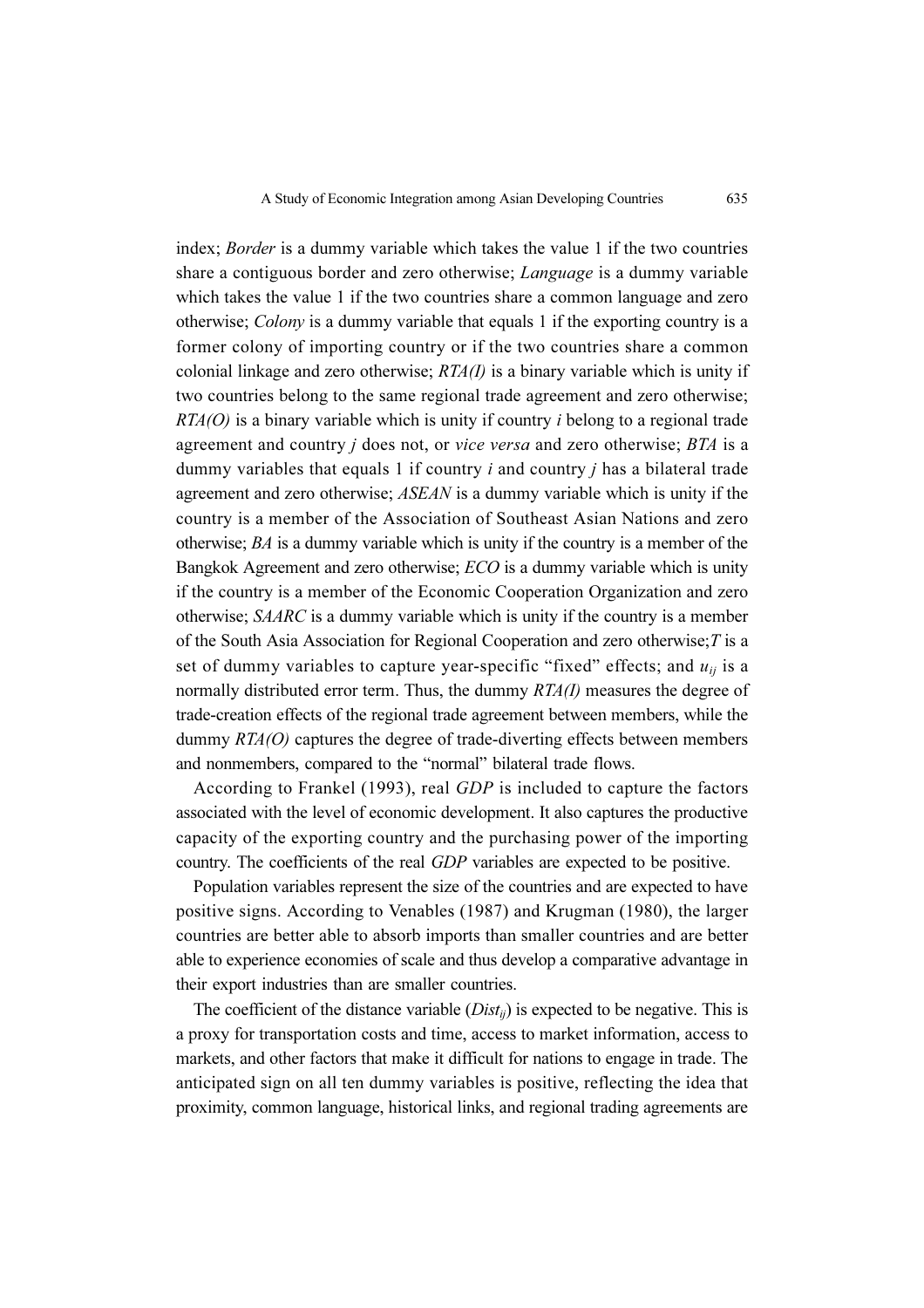trade creating networks. However, the expected sign of the dummy variable  $RTA(O)$  can either be positive or negative.

The relative factor endowment variable  $(RFE_{ii})$  is defined as the absolute value of the difference between natural logarithm of per capita GDPs between country i and country j. The choice of this variable as an explanatory variable is based on the standard comparative advantage explanation of trade. This variable aims to capture technology differences between countries in explaining trade patterns. Though this variable is generally measured as the absolute value of the difference between natural logarithm of capital-labor ratio, due to the unavailability of data per capita GDP is used in place of capital-labor ratio. The expected sign of this variable is positive. Recent studies that used this method include Egger (2002), Baltagi et al. (2003), Serlenga and Shin (2007), and Kabir and Salim (2010). Thus, relative factor endowment is defined as:

$$
RFE_{ij} = |\ln PGDP_i - \ln PGDP_j| \tag{2}
$$

Following Breuss and Egger (1999), Egger (2000, 2002), and Serlenga and Shin (2007), the similarity index is defined as:

$$
SIM_{ij} = \ln\left[1 - \left(\frac{GDP_i}{GDP_i + GDP_j}\right)^2 - \left(\frac{GDP_j}{GDP_i + GDP_j}\right)^2\right]
$$
(3)

The expected sign of the similarity index variable is positive. This is due to the fact that similarity with respect to GDP per capita implies increased similarity in size of country-specific product diversity in the differentiated goods sector and that leads to an increased trade volume.

This study uses annual data from 1980 to 2009. The dependent variable used in the analysis is exports from country  $i$  to country  $j$ . The data on exports for the study period of 1980-2009 are from the UN Commodity Trade Statistics (UN Comtrade) database and from International Monetary Fund, Direction of Trade Statistics database. Data on population are from International Monetary Fund, International Financial Statistics Yearbook. Information on real gross domestic product is from the UNCTAD, Handbook of Statistics 2009 database and from International Monetary Fund, World Economic Outlook database, April 2010. Information on per capita gross domestic product is from the International Monetary Fund, World Economic Outlook database, April 2010. The distance variable is obtained from the World Bank, Trade, Production, and Protection 1976-2004 database.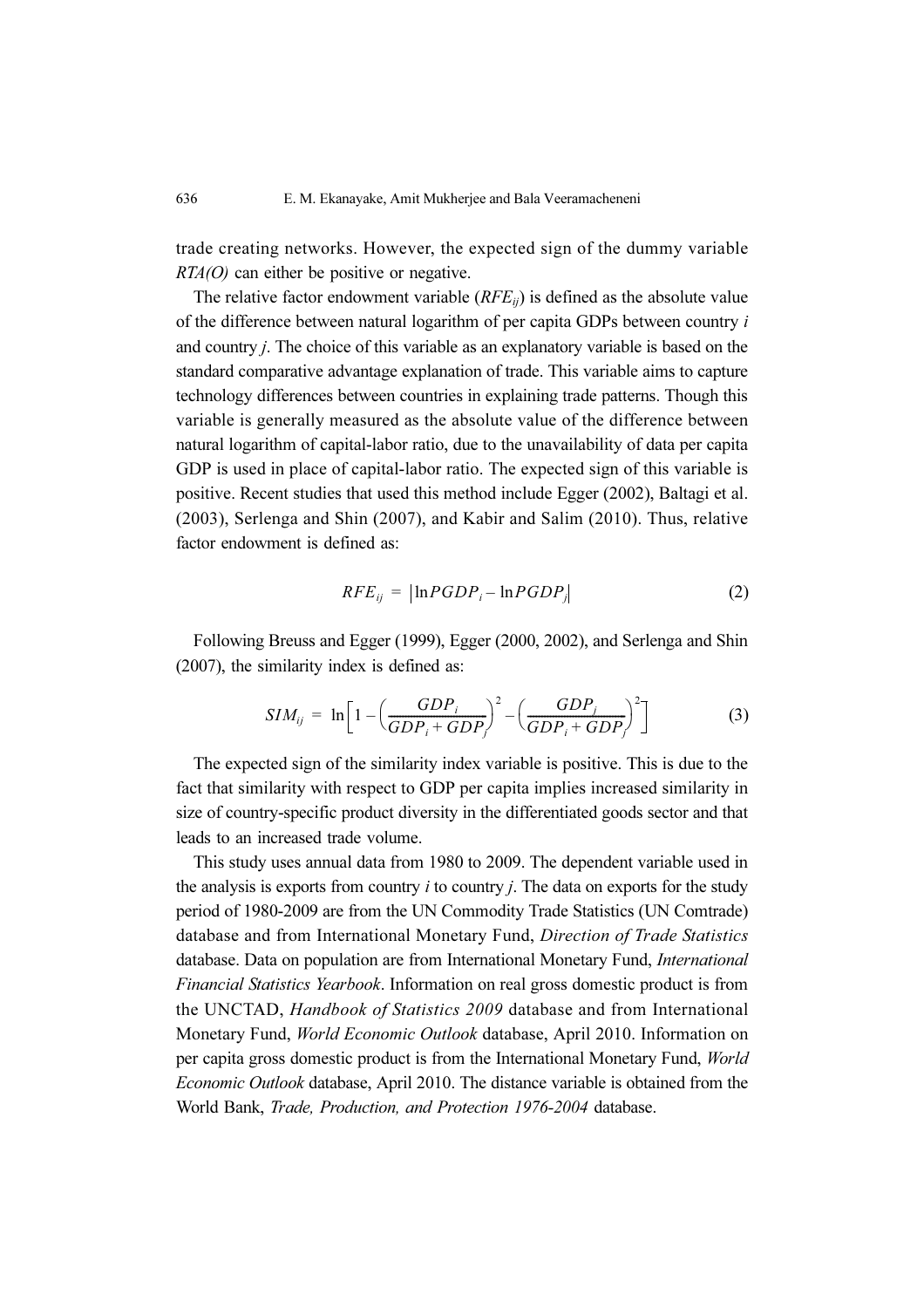#### IV. Empirical Results

We estimate the model with annual data for 19 Asian countries for the period 1980 to 2009. They include Bangladesh, Brunei Darussalam, Cambodia, China, Hong Kong, India, Indonesia, Japan, Korea, Malaysia, Maldives, Myanmar, Nepal, Pakistan, Philippines, Singapore, Sri Lanka, Thailand and Vietnam. We analyze the trade flows of these 19 countries to a sample of 64 countries. The list of the countries in the full sample is given in the Appendix. We estimated four sets of regression models to measure the effects of regional trade agreements in Asia during the four periods: 1980-2009, 1980-1989, 1990-1999, and 2000-2009. The model was estimated using ordinary least squares (OLS) with country dummies to capture country-specific fixed effects. Since there was strong evidence of heteroskedasticity, we derived consistent variance-covariance standard errors of the regression coefficients using the Huber-White consistent variance-covariance estimator. The results are reported in Table 3. The conventional variables behave very much the same way as the model predicts, and the estimated coefficients are statistically significant. The adjusted  $R^2$  values range from a low of 0.544 to a high of 0.604. These values are acceptable for a cross-sectional study and are comparable to those obtained in other studies employing the gravity model to examine intra-regional trade flows.

The coefficients of the real GDP variables for both countries are positive in all models estimated. They are also statistically significant at the 1% level of significance. The population coefficients are negative and statistically significant in all models. The distance variable has the expected negative sign and is highly significant in all models estimated. The results for the distance variable provide strong support for the hypothesis that transportation and other distance-related costs are an important determinant of trade flows.

The Border variable has the expected positive sign in all models. However, this variable is not statistically significant in any of the four models. The common language dummy is statistically significant, with the expected positive sign in all cases. The common colony dummy is statistically significant, with the expected positive sign in all cases. The coefficient on relative factor endowment variable is statistically significant in three of the four cases and has the expected sign in three time periods. Its positive sign suggests that bilateral trade flows are related positively to inter-country differences in the level of technological advancement. The coefficient on similarity index variable is statistically significant in three of the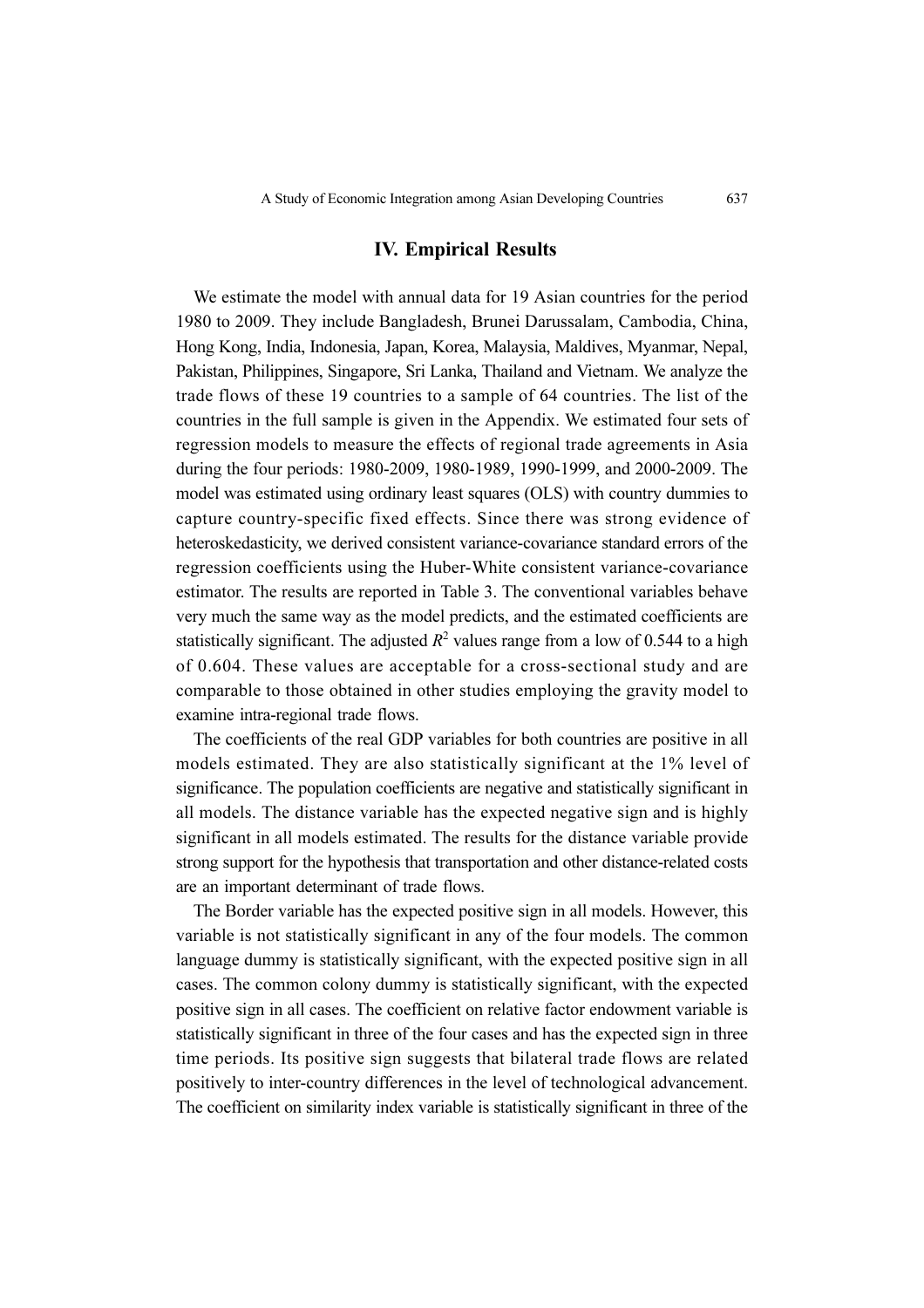| Variable            | 1980-2009             | 1980-1989              | 1990-1999    | 2000-2009   |
|---------------------|-----------------------|------------------------|--------------|-------------|
| Constant            | $-37.418$ ***         | $-44.702$ <sup>*</sup> | $-34.655$ ** | $-32.807$   |
|                     | (0.56)                | (1.05)                 | (0.92)       | (0.79)      |
|                     | $2.618***$            | 3.219***               | $2.365***$   | $2.256***$  |
| $ln(GDP_i)$         | (0.02)                | (0.05)                 | (0.40)       | (0.04)      |
|                     | $1.614***$            | $1.824***$             | $1.557***$   | $1.513***$  |
| $ln(GDP_i)$         | (0.02)                | (0.06)                 | (0.42)       | (0.04)      |
|                     | $-0.372***$           | $-0.812***$            | $-0.080$ **  | $-0.205***$ |
| $ln(POP_i)$         | (0.02)                | (0.04)                 | (0.03)       | (0.03)      |
|                     | $-0.597***$           | $-0.864***$            | $-0.583***$  | $-0.406***$ |
| $ln(POP_i)$         | (0.03)                | (0.06)                 | (0.05)       | (0.03)      |
|                     | 0.001                 | $-0.001***$            | $0.001***$   | $0.001***$  |
| $RFE_{ii}$          | (0.01)                | (0.00)                 | (0.00)       | (0.00)      |
|                     | $0.221***$            | $0.525***$             | $-0.183***$  | 0.057       |
| $SIM_{ii}$          | (0.05)                | (0.10)                 | (0.08)       | (0.07)      |
|                     | $-0.689***$           | $-0.629***$            | $-0.703***$  | $-0.775***$ |
| ln(Distance)        | (0.05)                | (0.09)                 | (0.08)       | (0.06)      |
|                     | 0.110                 | 0.339                  | 0.076        | 0.096       |
| <b>Border</b>       | (0.17)                | (0.34)                 | (0.29)       | (0.24)      |
|                     | $1.999***$            | $2.166*$               | $2.164***$   | $1.088***$  |
| Languge             | (0.11)                | (0.21)                 | (0.19)       | (0.16)      |
|                     | $1.040***$            | $1.148***$             | $0.762*$     | $1.685***$  |
| Colony              | (0.23)                | (0.45)                 | (0.39)       | (0.33)      |
|                     | $2.347***$            | $2.375***$             | $2.401***$   | $2.274***$  |
| RTA(I)              | (0.11)                | (0.22)                 | (0.19)       | (0.16)      |
|                     | $-0.803***$           | $-1.342***$            | $-0.852***$  | $-0.096$    |
| RTA(O)              | (0.13)                | (0.26)                 | (0.22)       | (0.53)      |
|                     | $-0.174$              | 0.050                  | $-0.157$     | $-0.243$    |
| <b>BTA</b>          | (0.19)                | (0.39)                 | (0.34)       | (0.26)      |
|                     | $1.517***$            | $1.989***$             | $1.260***$   | $1.346***$  |
| <b>ASEAN</b>        | (0.09)                | (0.18)                 | (0.15)       | (0.13)      |
|                     | $1.453***$            | $2.055***$             | $1.431***$   | $1.014***$  |
| BA                  | (0.07)                | (0.13)                 | (0.12)       | (0.11)      |
|                     | $-0.293$ <sup>*</sup> | $-0.593*$              | $-0.163$     | $-0.082$    |
| ECO                 | (0.15)                | (0.30)                 | (0.26)       | (0.22)      |
|                     | $1.564***$            | 3.395***               | $0.977***$   | $0.243*$    |
| <b>SAARC</b>        | (0.09)                | (0.19)                 | (0.17)       | (0.14)      |
| Adjusted $R^2$      | 0.578                 | 0.544                  | 0.566        | 0.608       |
| <b>Observations</b> | 36.570                | 12.190                 | 12.190       | 12.190      |
| $\overline{F}$      | 1.091.7               | 558.7                  | 609.3        | 725.7       |
| <b>RMSE</b>         | 1.12                  | 1.08                   | 1.04         | 1.20        |

Table 3. Effects of RTAs on Trade Flows in Asia

Note: The standard errors of the regression coefficients have been derived using the Huber-White consistent variance-covariance estimator. RMSE is the Root Mean Square Errors. Statistical significance is denoted as \*\*\* for 1 % level, \*\* for 5 % level, and \* for 10 % level.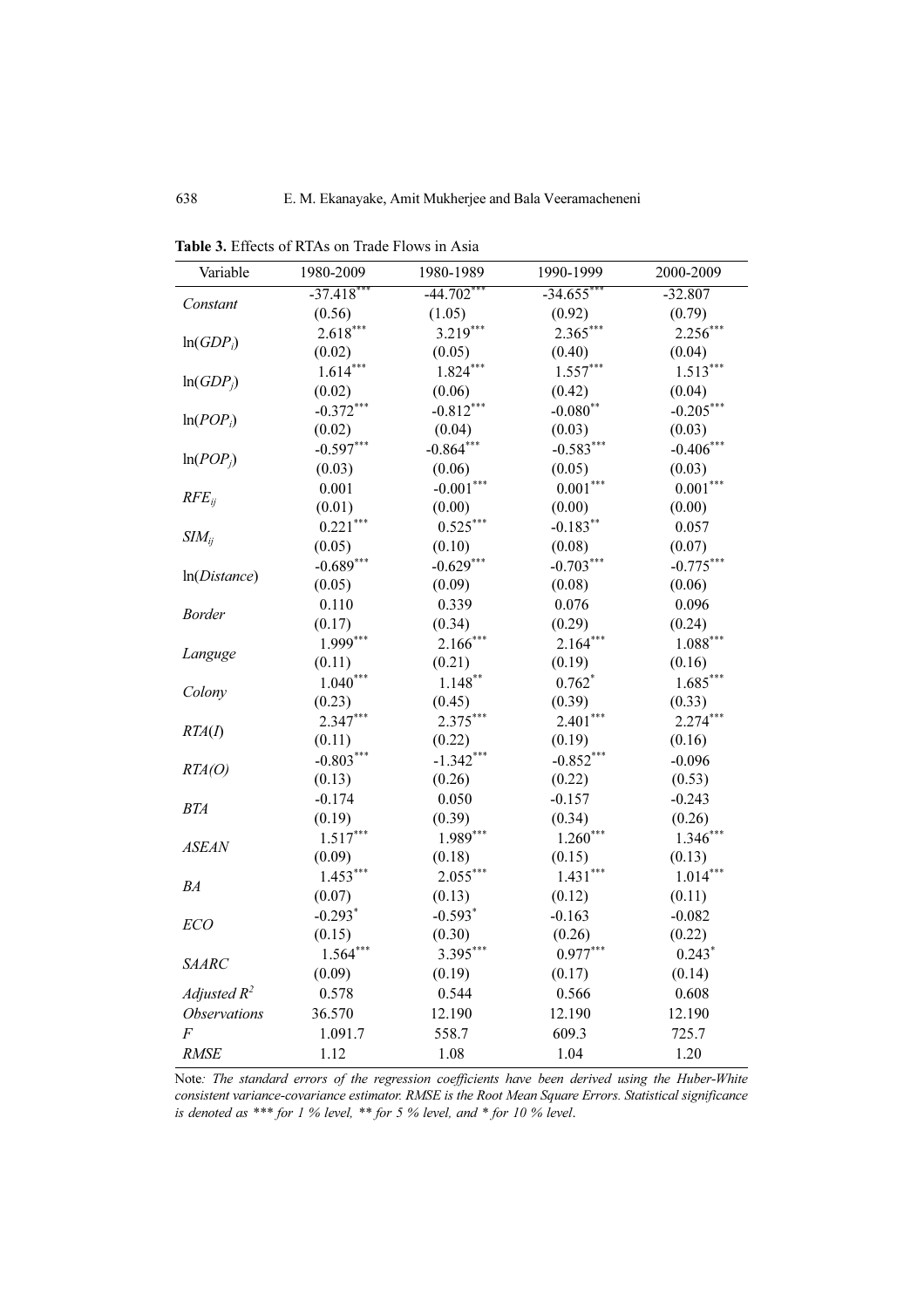four cases and has the expected sign in three time periods.

The estimated coefficient of the dummy variable,  $RTA(I)$ , has the expected positive sign and statistically significant in all four cases. This variable is expected to measure the degree of trade-creation effects of the regional trade agreement between members. The export enhancement effect of Asian regional trade agreements, calculated by  $[\exp(\beta_{11}) - 1] \times 100$ , turns out to be 945.4%. The estimated coefficient of the dummy variable,  $RTA(O)$ , has a negative sign in all four cases. This variable is expected to capture the degree of trade-diverting effects between members and nonmembers, compared to the "normal" bilateral trade flows.

The coefficient of the bilateral trade agreements dummy is statistically insignificant in all four cases. It also has the unexpected negative sign in three of the four cases. Three of the four dummy variables for membership in regional trade agreements, namely ASEAN, BA, and SAARC, have the expected positive signs and all are statistically significant. The dummy variable representing the fourth regional trade agreement, ECO, has the unexpected negative sign. This may be due to the fact that only 2 of the 19 Asian countries are members of this agreement. In sum, all coefficients of regional dummy variables are mostly positive and significant, indicating that multilateral trade agreements tend to enhance more trade than bilateral trade agreements.

## V. Summary and Conclusions

Employing the gravity model in the analysis of intra-regional trade flows in Asia reveals some interesting observations concerning Asian trade and integration arrangements, such as the importance of language and culture as determinants of trade resistance. The regression results provide interesting results that mostly support the gravity estimates conducted on other economic blocs.

The main purpose of this paper was to understand the effects of regional trade agreements on trade flows among Asian countries. The analytical procedure includes an augmented gravity model to estimate export equations using combined time-series/cross-country data for the period 1980 to 2009. A sample of 19 Asian countries was chosen for the empirical analysis. The results are meaningful in terms of explaining the pattern of Asian trade, which support the theoretical model. The real GDP of both importers and exporters positively influence the bilateral trade. The population of both importers and exporters negatively influence the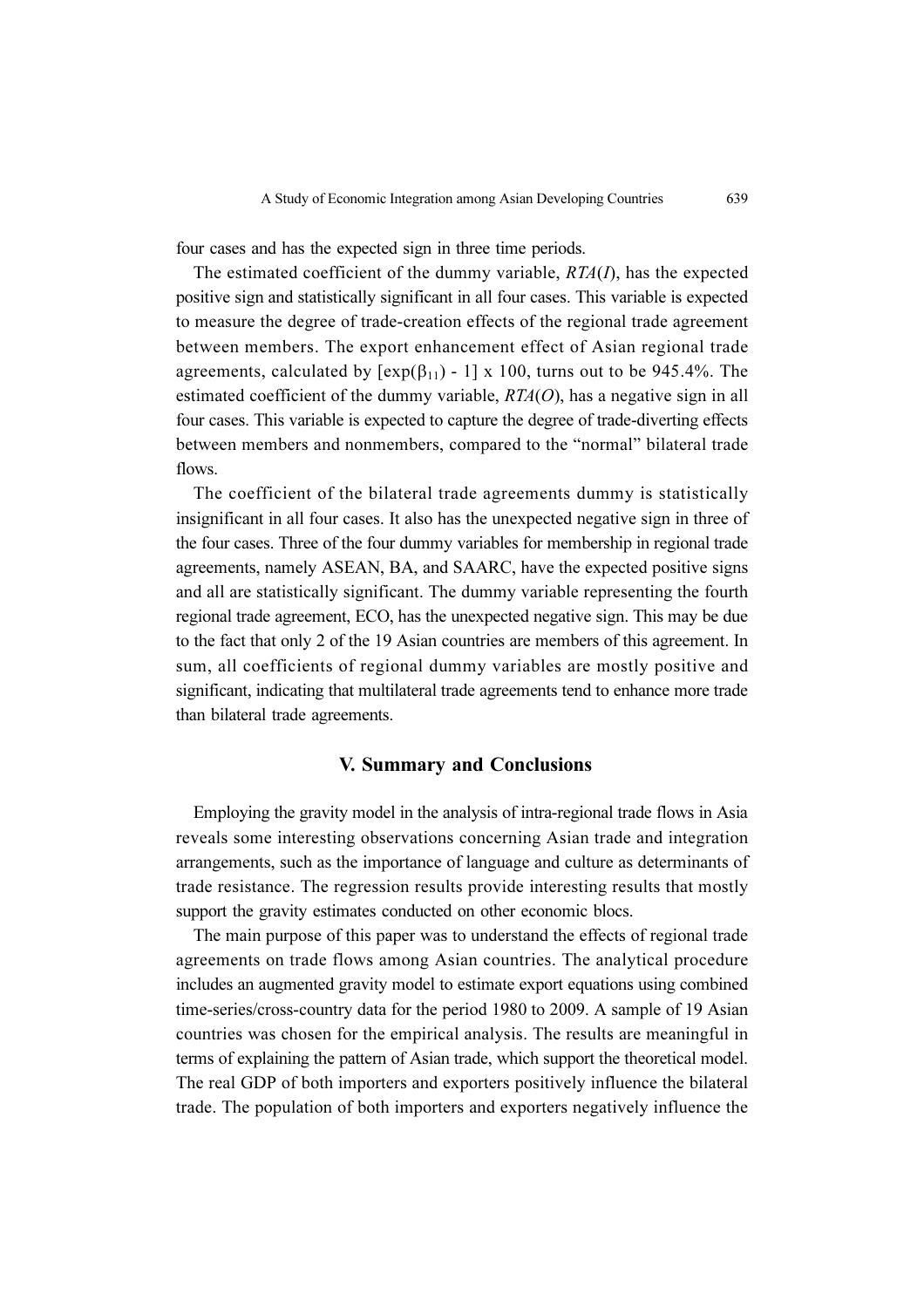bilateral trade. Consistent with other studies using the gravity model, distance is found to be negative and statistically significantly correlated with Asian exports.

The findings of this study are, for the most part, consistent with findings of previous studies on Asian trade flows. The coefficients of per capita GDP, population, and distance had expected signs and magnitudes in all models estimated. This confirms the results of other studies. The rapidly evolving economic and political climates provide many opportunities for the investigation of the success of economic integration in Asia.

Received 2 November 2009, Revised 27 July 2010, Accepted 8 May 2010

#### **References**

- Anderson, J. E., van Wincoop, E. (2003), Gravity with Gravitas: A Solution to the Border Puzzle, American Economic Review, 93(1), pp. 170-192.
- Anderson, J. E. (1979), A Theoretical Foundation for the Gravity Equation, American Economic Review, 69(1), pp. 106-116.
- Athukorala, P., Yamashita, N. (2006), Production fragmentation and trade integration: East Asia in a Global Context, North American Journal of Economics and Finance, 17, pp. 233-256.
- Bergstrand, J. H. (1985), 'The Gravity Equation in International Trade: Some Microeconomic Foundations and Empirical Evidence', The Review of Economics and Statistics, 67, pp. 474-81.
- Brada, J. C., Mendez, J. A. (1983), Regional Economic Integration and the Volume of Intra-Regional Trade: A Comparison of Developed and Developing Country Experience, Kyklos, 36, pp. 92-105.
- Breuss, F., Egger, P.(1999), How Reliable Are Estimations of East-West Trade Potentials Based on Cross-Section Gravity Analyses?, Empirica, 26, pp. 81-94.
- Carrillo, C., Li, C. A. (2002), Trade Blocks and the Gravity Model: Evidence from Latin American Countries, Working Paper, Department of Economics, University of Essex, UK.
- Das, D. K. (2001), Regional Trading Agreements and the Global Economy: An Asia Pacific Perspective, Center for International Development, Harvard University, Cambridge, Massachusetts, USA.
- Deardorff, A. V. (1998), Determinants of Bilateral Trade: Does Gravity Work in a Neoclassical World?, in Jeffrey A. Frankel (ed.), Regionalization of the World Economy, Chicago: University of Chicago Press, 7-22.
- DeRosa, D. A. (1998), Regional Integration Arrangements: Static Economic Theory, Quantitative Findings and Policy Guidelines, Policy Research Working Paper No. 2007, World Bank.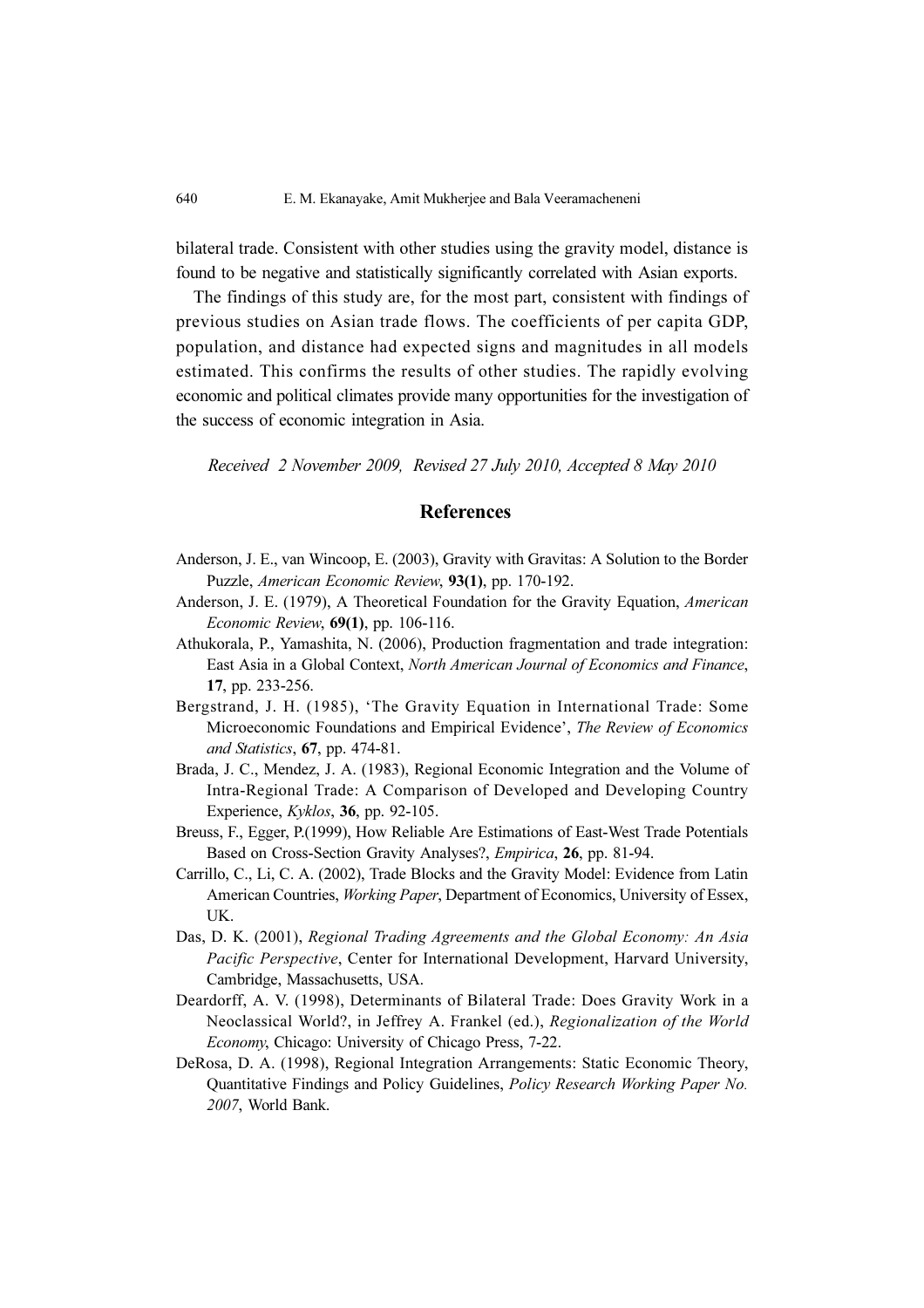- Egger, P. (2008), On the Role of Distance for Bilateral Trade, The World Economy, 31(5), pp. 653-662.
- Egger, P. (2000), A Note on the Proper Econometric Specification of the Gravity Equation, Economics Letters, 66, pp. 25-31.
- Egger, P. (2002), An Econometric View on the Estimation of Gravity Models and the Calculation of Trade Potentials, World Economy, 25, pp .297-312.
- Eichengreen, B., Irwin, D. A. (1995), Trade Blocs, Currency Blocs and Reorientation of World Trade in the 1930s, Journal of International Economics, 38(1), pp. 1-24.
- Evans, C. L. (2000), The Economic Significance of National Border Effects, mimeo, Federal Research Bank of New York.
- Evenett, S. J., Keller, W. (1998), On the Theories Explaining the Success of the Gravity Equation, NBER Working Paper No. 6529, Cambridge, MA: National Bureau of Economic Research.
- Feenstra, R., Markusen, J., Rose, A. (2001), Using the Gravity Equation to Differentiate Among Alternative Theories of Trade, Canadian Journal of Economics, 34(1), pp. 430-447.
- Frankel, J. (1997), Regional Trading Blocs in the World Economic System, Institute for International Economics.
- Frankel, J., Romer, D. (1999), Does Trade Cause Growth?, American Economic Review, 89(3), pp. 379-399.
- Frankel, J., Stein, E., Wei, S. (1995), Trading Blocs and the Americas, Journal of Development Economics, 47(1), pp. 61-95.
- Freund, C. (2000), Different Paths to Free Trade: The Gains from Regionalism, *Quarterly* Journal of Economics, 115(4), pp. 1317-1341.
- Garman, G., Petersen, J., Gilliard, D. (1998), Economic Integration in the Americas: 1975- 1992, Journal of Applied Business Research, 14(3), pp. 1-12.
- Greene, W. H. (2003), Econometric Analysis, Fifth Edition, New Jersey: Prentice Hall.
- Harrison, G., Rutherford, T., Tarr, D. (2003), Rules of Thumb for Evaluating Preferential Trading Arrangements: Evidence from Computable General Equilibrium Assessments, World Bank Working Paper 3149, October.
- Helliwell, J. F. (1996), Do National Borders Matter for Quebec's Trade?, Canadian Journal of Economics, 26(3), pp. 507-522.
- Helliwell, J. F. (1998), How Much Do National Borders Matter?, Washington, D.C.: The Brookings Institution.
- Kabir, M., Salim, R. (2010), Can Gravity Model Explain BIMSTEC's Trade?, Journal of Economic Integration, 25(1), pp. 144-156.
- Kawai, M. (2004), Trade and Investment Integration for Development in East Asia: A Case for the Trade-FDI Nexus, ABCDE European Meeting, Brussels.
- Kawai, M. (1997), Japan's Trade and Investment in East Asia, in D. Robertson (ed.), East Asian Trade after the Uruguay Round, Cambridge: Cambridge University Press, pp. 209-226.
- Krugman, P. (1991), The Move Toward Free Trade Zones, in Policy Implications of Trade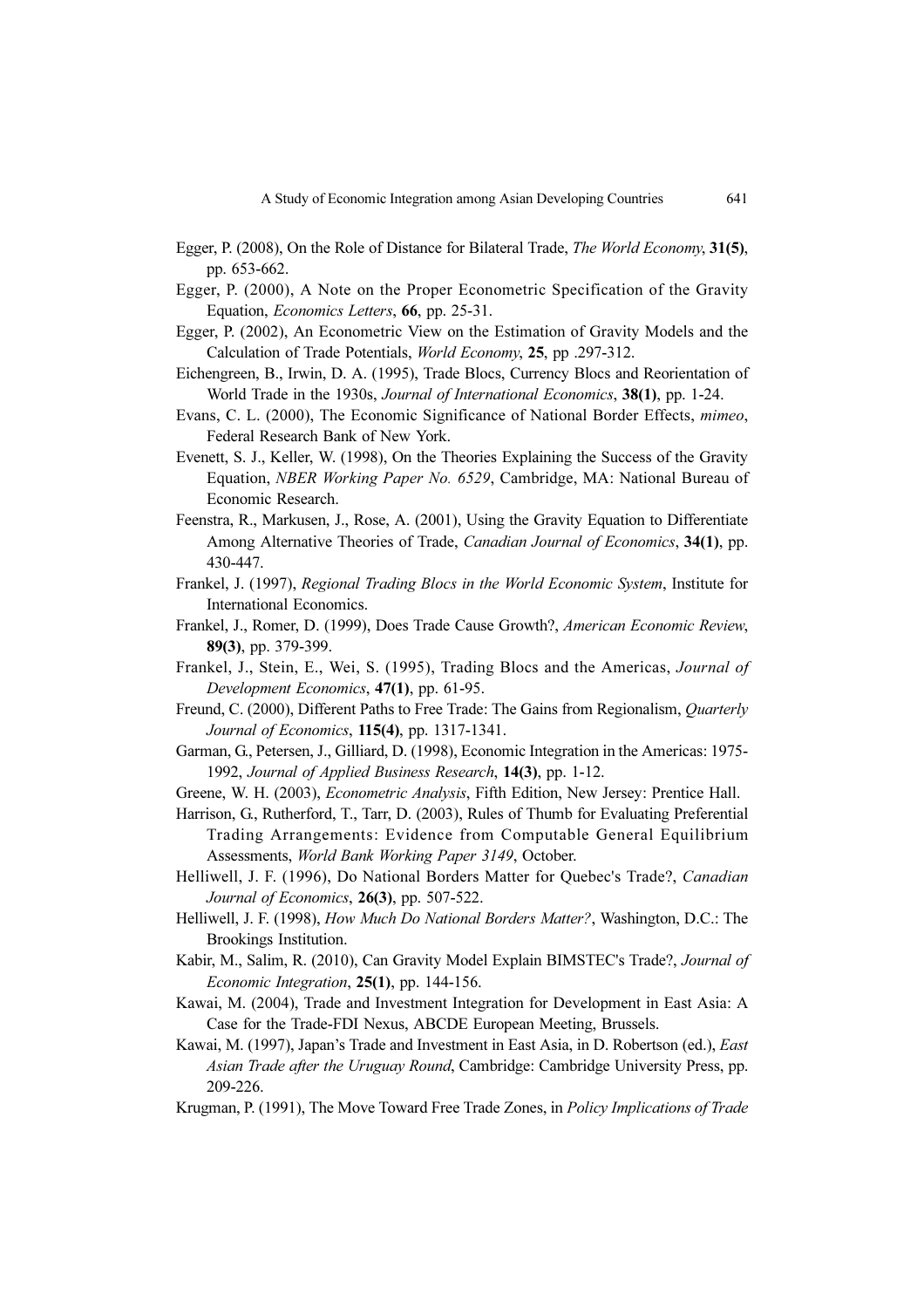and Currency Zones, Kansa City, Wyoming, Federal Reserve Bank of Kansas City, pp. 7-41.

- Lee, H., Roland-Holst, D. (1998), Prelude to the Pacific Century: Overview of the Region, in Lee, H. and D. Roland-Holst (eds.), Economic Development and Cooperation in the Pacific Basin, Cambridge: Cambridge University Press, pp. 3-36.
- Limao, N., Venables, A. (2001), Infrastructure, Geographical Disadvantage, Transport Costs, and Trade, The World Bank Economic Review, 15(3), pp. 451-479.
- Lloyd, P. J., MacLaren, D. (2004), Gains and Losses from Regional Trading Agreements: A Survey, Economic Record, 80(251), pp. 445-467.
- Martinez-Zarzoso, I., Nowak-Lehmann, F. (2003), Augmented Gravity Model: An Empirical Application to Mercosur-European Union Trade Flows, Journal of Applied Economics, 6(2), pp. 291-316.
- McCallum, J. (1995), National Borders Matter: Canada-US Regional Trade Patterns, American Economic Review, 85(3), pp. 615-623.
- Olarreaga, M., Soloaga, I. (1998), Endogenous Tariff Formation: The Case of Mercosur, The World Bank Economic Review, 12(2), pp. 297-320.
- Panagariya, A. (2000), Preferential Trade Liberalization: The Traditional Theory and New Developments, Journal of Economic Literature, 38(2), pp. 287-331.
- Panagariya, A. (1999), The Regionalism Debate: An Overview, World Economy, 22(4), pp. 477-511.
- Panagariya, A. (1996), The Free Trade Area of the Americas: Good for Latin America?, World Economy, 19, pp. 485-515.
- Roessler, F. (1993), The Relationship between Regional Integration Agreements and the Multilateral Trade Order, in K. Anderson and R. Blackhurst (eds.), Regional Integration and the Global Trading System, New York: Harvester Wheatsheaf.
- Robinson, S., Thierfelder, K. (2002), Trade Liberalisation and Regional Integration: The Search for Large Numbers, Australian Journal of Agricultural and Resource Economics, 46, pp. 585-604.
- Scollay, R., Gilbert, J. (2000), Measuring the Gains from APEC Trade Liberalization: An Overview of NGE Assessments, World Economy, 23(3), pp. 175-97.
- Serlenga, L., Shin, Y. (2007), Gravity Models of Intra-EU Trade: Application of the CCEP-HT Estimation in Heterogeneous Panels with Unobserved Common Time-Specific Factors, Journal of Applied Econometrics, 22, pp. 361-81.
- Soloaga, I., Winters, L. A. (2001), How has Regionalism in the Nineties Affected Trade?, North American Journal of Economics and Finance, 12, pp. 1-29.
- Urata, S. (2001), Emergence of an FDI-Trade Nexus and Economic Growth in East Asia, in J. Stiglitz and S. Yusuf (eds.), Rethinking the East Asian Miracle, New York: Oxford University Press, pp. 407-459.
- Wei, S. J. (1996), Intra-National versus International Trade: How Stubborn are Nations in Global Integration?, NBER Working Paper No. 5531, Cambridge, MA: National Bureau of Economic Research.
- World Trade Organization (1995), Regionalism and the World Trading System, Geneva.